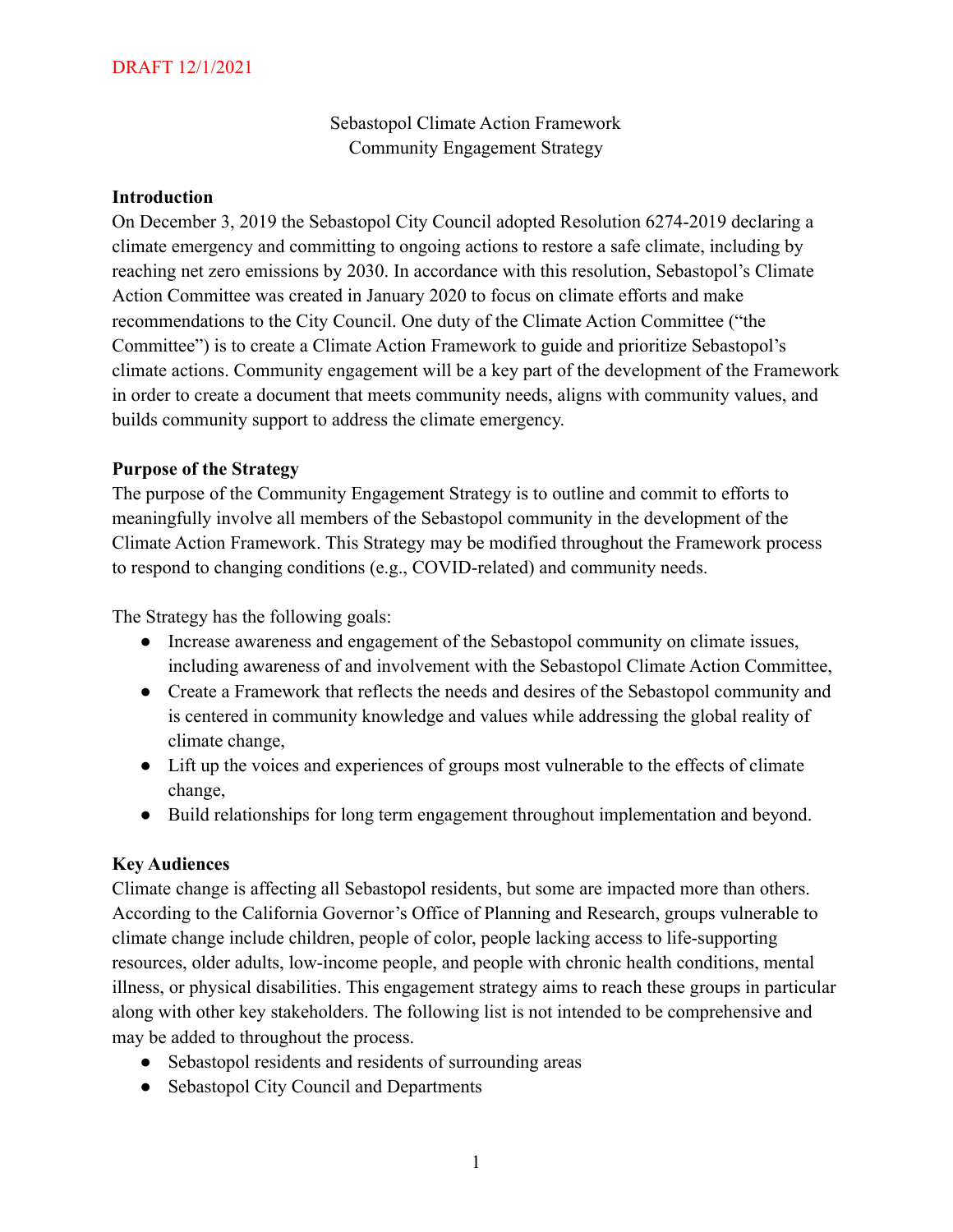- Community-based organizations (e.g. West County Community Services, West County Community Health Centers, Ceres Community Project, DailyActs, Graton Day Labor Center, Sebastopol Community Cultural Center, Sebastopol Center for the Arts)
- Local and regional environmental organizations (e.g. Sebastopol Climate Action, 350 Sonoma, Sunrise Movement, Gold Ridge Resource Conservation District, Laguna Foundation, Sonoma County Conservation Action, Regional Climate Protection Authority)
- Faith-based organizations (e.g. Sebastopol United Methodist Church, Community Church of Sebastopol, St. Stephens Episcopal Church, Hessel Church, St. Sebastopol Church)
- Local businesses and business groups (e.g. Chamber of Commerce, Downtown Association, North Bay Realtor's Group)
- Agricultural groups
- Schools and universities
- Indigenous groups
- Other advocacy groups

# **Project Phases**

## *Project Initiation (October - December 2021)*

- Develop Community Engagement Strategy.
- Assess the current situation, existing networks and engagement, and resources needed.
- Connect with local organizations to inform development of Strategy and ensure that outreach is culturally appropriate for each target group.
- Prepare press releases, web page material, and determine social media process.

## *Visioning and Existing Conditions (January - February 2022)*

- Hold a virtual town hall to launch the Framework process.
- Release a survey to assess resident concerns and priorities for the Framework.
- Conduct in person workshops/listening sessions at several locations to reach vulnerable groups.
- Attend community events to raise awareness of the process and promote the survey.

## *Alternatives and Draft (March - June 2022)*

- Hold an open house to share a draft of Framework and ask for feedback.
- Develop a mechanism for online review and comment submission.
- Send and/or present draft to community groups and other stakeholders (City Departments, Planning Commission, etc.) for review.
- Attend community events to share draft and opportunities for input.
- Potentially hold focus groups on specific sections of the Framework to get in-depth input/feedback.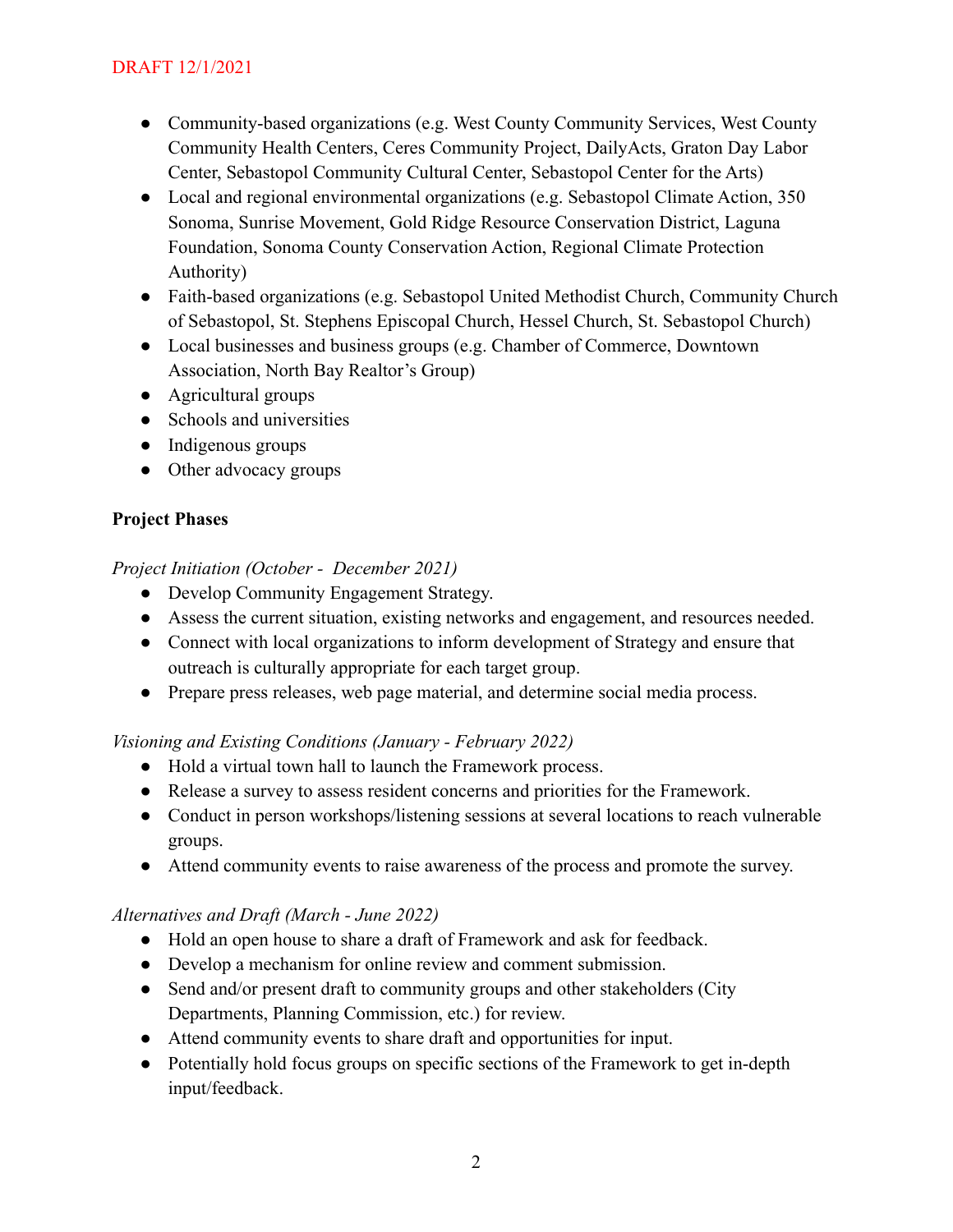## *Presentation to Council and Adoption (June/July 2022)*

• Develop a dashboard on the website to track progress.

# *Implementation*

- Update web page and social media with progress to keep residents informed.
- Continue engaging with the community.<sup>1</sup>

# **Methods of Engagement**

The engagement process should leverage existing events and networks to inform as many people as possible about the Framework. This includes incorporating Framework engagement into planned Climate Action Committee events and utilizing Committee member networks to involve the community. Due to the ongoing COVID-19 pandemic, many outreach activities may need to occur virtually. In person activities should be conducted as local public health guidelines allow to provide a variety of ways to engage with the Framework development process.

# *Online engagement*

# Virtual Meetings

The City of Sebastopol is currently conducting public meetings on Zoom. This tool can be used for meetings of up to 100 participants, which should be sufficient for both large town hall style meetings and smaller focus groups if the public health situation does not allow these to be held in person. During meetings, other digital tools such as Jamboard and Mentimeter can be used to collect audience feedback in real time. Zoom's breakout room function allows small groups to discuss key questions.

## Website

A web page should be created for the Framework with information about the process for developing the Framework and opportunities to get involved. This web page should be connected to the Climate Action Committee webpage and potentially also the Growth and Sustainability section of the City website. It should be publicized on all media releases, including via a QR code on physical flyers. When the Framework is complete, this web page could be home to a dashboard tracking implementation.

## Survey

An online survey can be developed to assess resident concerns and priorities for the Framework using Typeform or another survey platform. Depending on the length of the survey, short and long versions could be offered. The survey should be distributed in Spanish and English, with print versions available at events.

<sup>&</sup>lt;sup>1</sup> See USDN report (Yuen et al. 2017).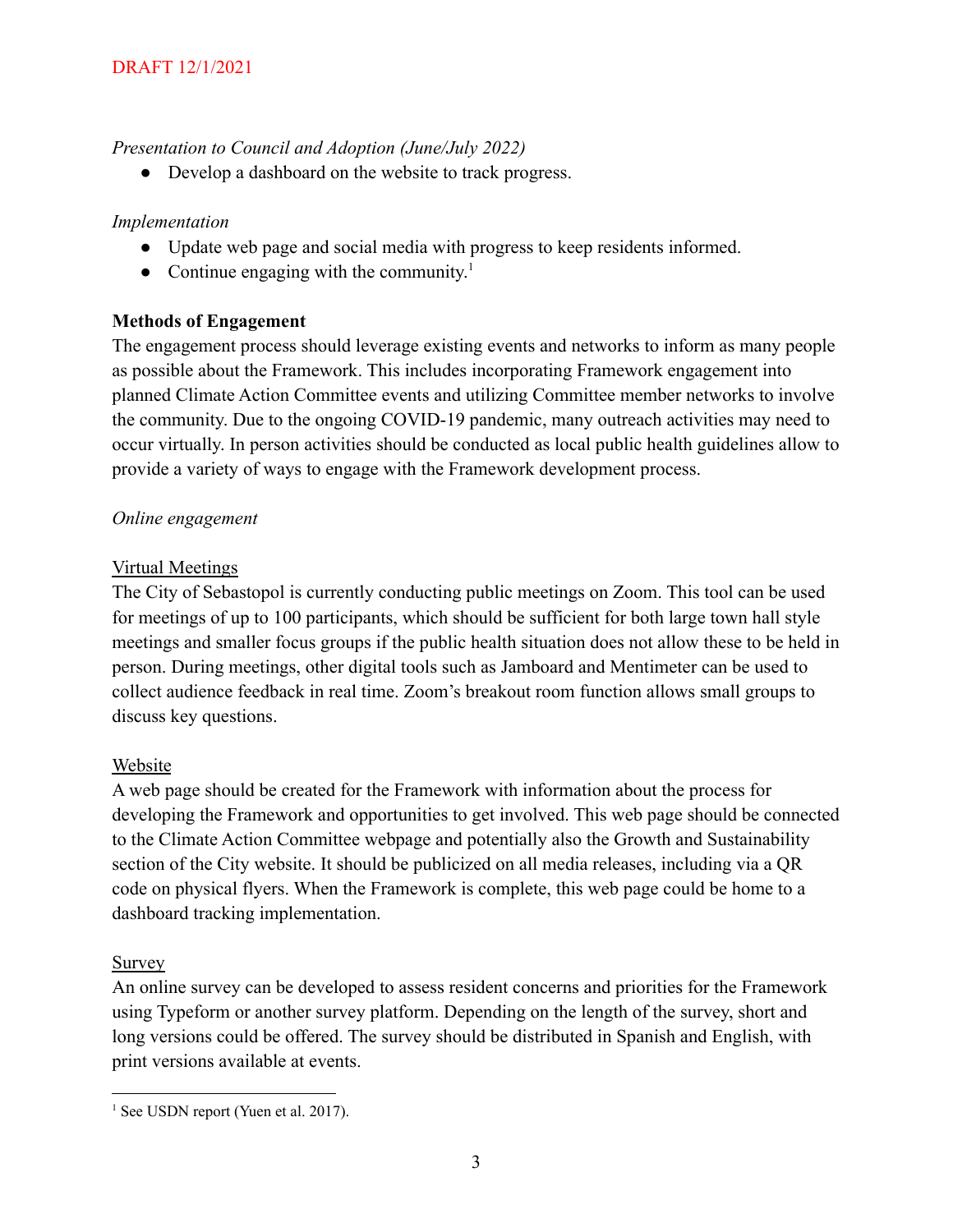### City Newsletter

The City of Sebastopol currently releases a weekly newsletter which is sent out by email. This newsletter should be used to publicize CAC meetings, announce the Framework process, and share information about upcoming events relating to the Framework.

### Social Media

The City's Twitter and Facebook accounts can be used to announce events relating to the Framework and share progress and opportunities to provide feedback. The Committee may also consider creating an Instagram account and taking ownership of the City's LinkedIn page to reach a larger audience. The social media outreach for the Framework process should complement the plans of the Committee's Education and Outreach Working Group. If the Committee is able to operate its own social media accounts at any point, the City accounts should repost events to increase views.

#### Email and Mailing Lists

The Climate Action Committee email address ([ClimateActionCommittee@cityofsebastopol.org\)](mailto:ClimateActionCommittee@cityofsebastopol.org) could be publicized and used as a way for people to provide input on the Framework. Alternatively, an email address specific to the Framework could be set up.

Existing City and Committee mailing lists can be utilized to share information about the Framework process with residents. These mailing lists may include the Map Your Neighborhood program, compost giveaway attendees, Carbon Conversations, and others.

#### Local Newspapers

Local and regional news organizations such as SoCoNews (Sonoma West Times & News), Sonoma County Gazette, North Bay Bohemian, La Voz, and the Press Democrat can be asked to share information about the Framework process. A press release should be distributed to announce the process in December or early January.

#### Community Calendars

Several organizations maintain calendars of community events that can be used to publicize events as well as identify relevant events to conduct outreach at. These community calendars are hosted by [SoCoNews](https://soconews.org/calendar/), [CoMission](https://www.comission.group/sebastopol-communitycalendar), [Townsy Sebastopol,](https://townsyapp.com/events/) [Sebastopol Chamber of Commerce,](https://www.sebastopol.org/events/calendar/) and the [City of Sebastopol.](https://ci.sebastopol.ca.us/Our-Community/Community-Calendar)

#### *In person engagement*

## Informational Pop-ups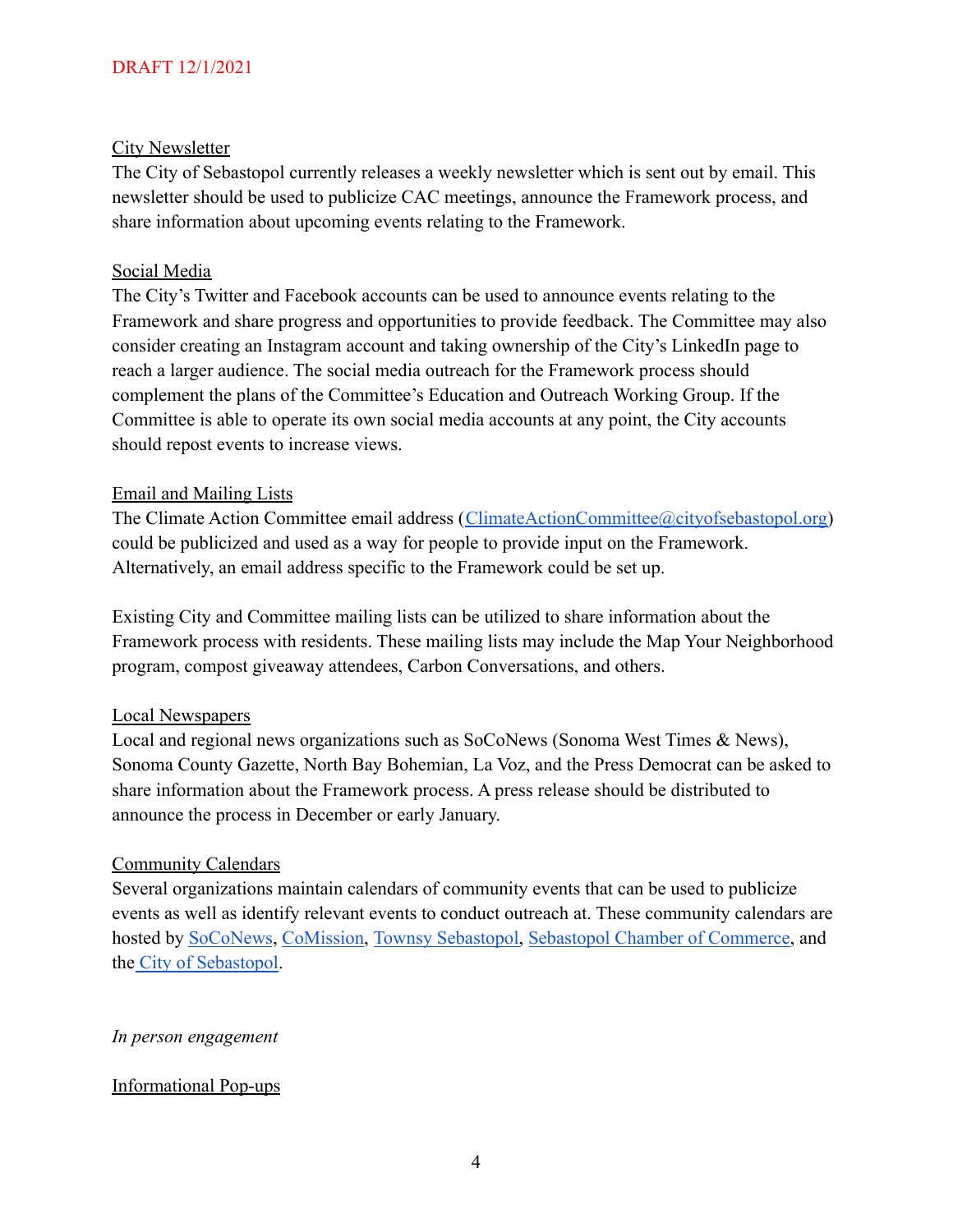Pop-up information booths at farmer's markets, vaccination events, taco trucks, grocery stores, and other gathering locations can be used to reach community members not engaged through online methods. These booths could include print out versions of the survey for individuals without easy internet access. To gain interest, they may also include giveaways of items such as City-branded masks, Sebastopails, etc.. Art materials (paper, coloring sheets, markers, colored pencils, chalk, etc.) could be made available for children and others interested in expressing climate themes artistically. Flyers displayed at these booths could also be posted at the library, community center, local businesses, schools, and other locations.

#### Focus groups and workshops

Smaller groups are more likely to be permitted to meet in person and can provide more in-depth input on the Framework. These meetings should be held at locations accessible to vulnerable groups, particularly those who may be unable to provide input online. Partnering with community organizations to host focus groups/workshops can increase the credibility and cultural appropriateness of these events. Meetings should have Spanish translation available if possible. Ideally, participants who are not attending these meetings as part of their job (e.g. Sebastopol City employees) would be compensated for attending. Offering gift cards, food, and childcare to participants are other actions that can improve equitable access.

#### Community Events

Monitoring the community event calendars listed above will allow the Committee to identify appropriate events to conduct outreach at. Outreach could be an informational pop-up as described previously or a brief presentation at the beginning of a meeting. Ideally, at least one Committee member would be present at each event to publicize the Framework process.

#### Art Project

The Education and Outreach Working Group has developed a proposal for an upcycled art project that would raise community awareness of climate change. If possible, engagement for the Framework should be incorporated into the art project and vice versa.

#### Climate Walk and/or Bike Tour

Another idea from the Education and Outreach Working Group is a self-guided walking tour of Sebastopol that highlights green infrastructure such as solar panels. Each location of interest would have a QR code with associated information. A launch event (guided walk) for this concept could be a great outreach activity for the Framework, as participants could be informed about the Framework process and asked for their input. The tour could also include a QR code that takes participants to the Climate Action Framework web page. This idea could be extended to a bike tour to include locations further from downtown and engage with the biking community.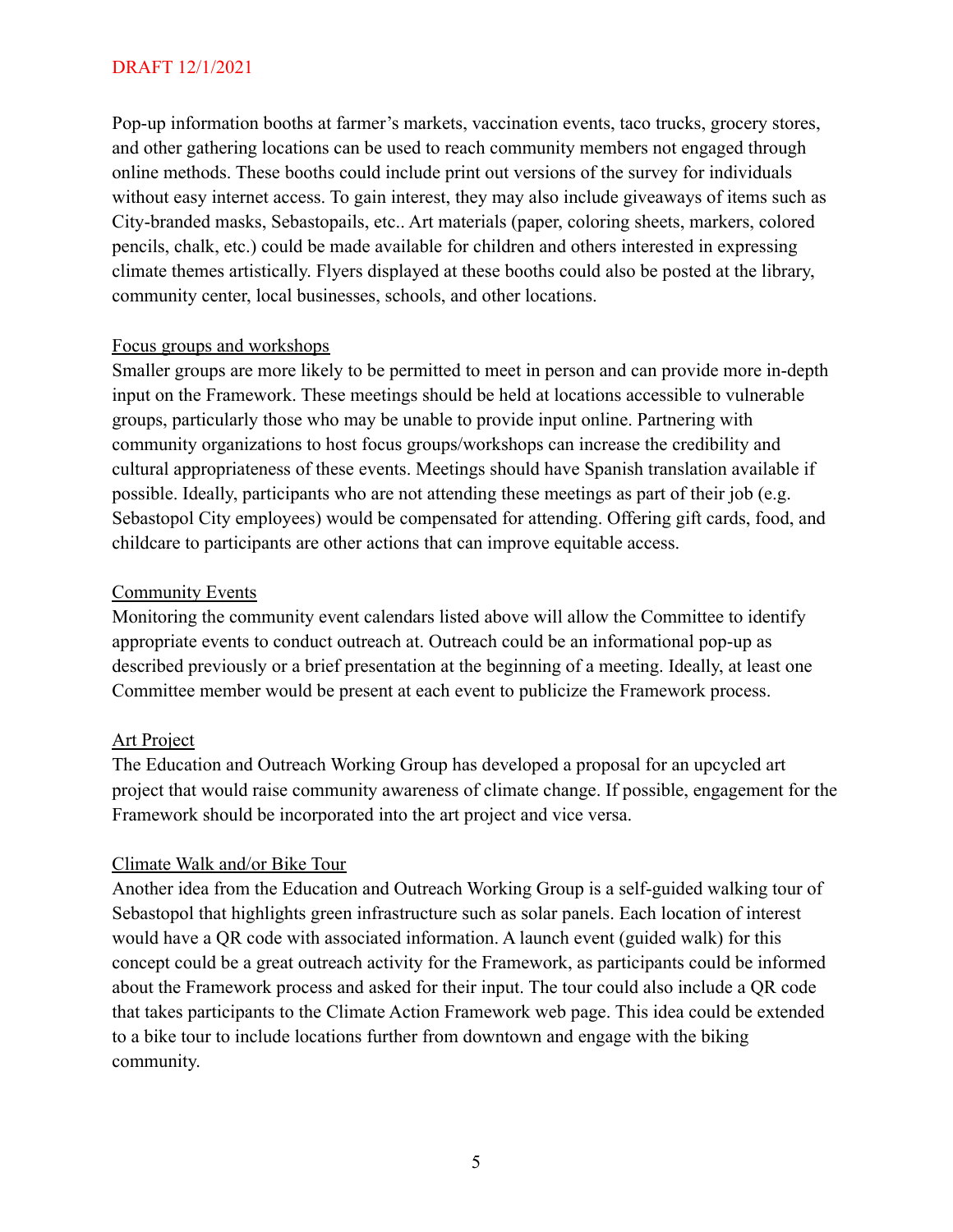If the QR code concept is not able to launch during the outreach for the Framework, a guided walk could still be developed as a preview, following the [Sebastopol Walks](https://ci.sebastopol.ca.us/Our-Community/Growth-Sustainability/Walk-Sebastopol) format to inform people about the Framework.

### Cool Block Program

The Cool Block Program ([https://coolblock.org/\)](https://coolblock.org/) is a community-based approach to climate action and preparedness. Volunteer block leaders organize with their neighbors to learn about carbon reduction, disaster resiliency, and other topics over several months and take actions relating to each topic. This program could be a useful tool to increase Sebastopol residents' awareness of climate issues.

#### **Implementation and resources needed**

Phoebe Goulden, CivicSpark Fellow, will be primarily responsible for the implementation of this strategy. Assistance is requested from Climate Action Committee members in conducting events, providing input on outreach materials, and sharing information about the Framework process. Help from City staff will likely be needed to facilitate technical aspects of the Strategy, such as website updates, Zoom meetings, and social media postings.

| Minimal                                                                                              | Medium                                                                                    | High                                                                                                                                                 |
|------------------------------------------------------------------------------------------------------|-------------------------------------------------------------------------------------------|------------------------------------------------------------------------------------------------------------------------------------------------------|
| Use existing City "swag" as<br>give aways at pop-up events                                           | Coloring sheets (can find<br>online) + colored pencils $(\$35$<br>for $240$ ) for pop-ups | Pay focus group participants<br>$(a)$ \$15/hour                                                                                                      |
| Assuming City has hand<br>sanitizer, table $+$ chairs for<br>pop-ups                                 | Chalk for farmer's markets<br>$(\$25$ for 160 pieces)                                     | Provide food (\$60 for 2 large)<br>pizzas, which is 8-10 people)<br>and childcare $(\$sim20/hr??)$ at<br>focus groups/large meetings if<br>in person |
| Print flyers, surveys, other<br>documents at City Hall                                               |                                                                                           |                                                                                                                                                      |
| Use existing facilities,<br>markers, large paper,<br>whiteboards, etc.                               |                                                                                           |                                                                                                                                                      |
| Request donations of<br>food/gift cards/discounts from<br>local businesses/restaurants<br>for events |                                                                                           |                                                                                                                                                      |

#### **Table 1. Budget scenarios.** Each scenario builds on the one before.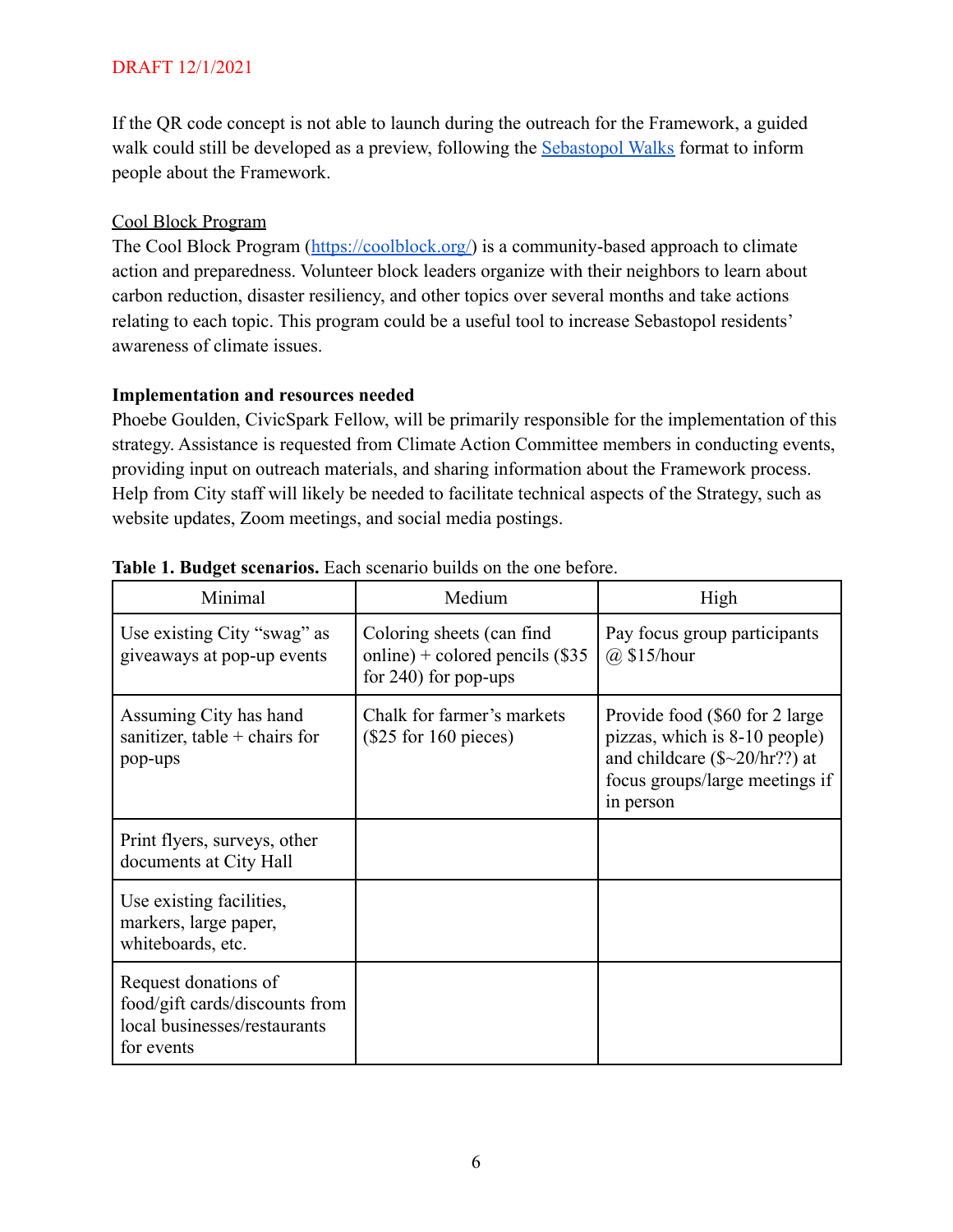### **Measuring Efficacy**

In the short term, each activity should be evaluated afterwards by answering the following questions: Was the activity successful? (Did it make progress towards the goals of the engagement strategy?) What can we do better? What lessons were learned?<sup>2</sup> This evaluation will help the engagement strategy to improve over time.

Over the course of the project, several metrics may be considered to measure the effectiveness of the engagement activities. These include the number of groups reached, events attended, and individuals involved (at events, pop-ups, or through online means). Another potential metric is how closely the demographics of individuals reached matches census data for Sebastopol, though this may be difficult to measure except for in survey responses. These metrics, or whichever metrics are agreed upon by the Committee, should be tracked and included in the final version of the Framework.

<sup>2</sup> U.S. EPA 2017.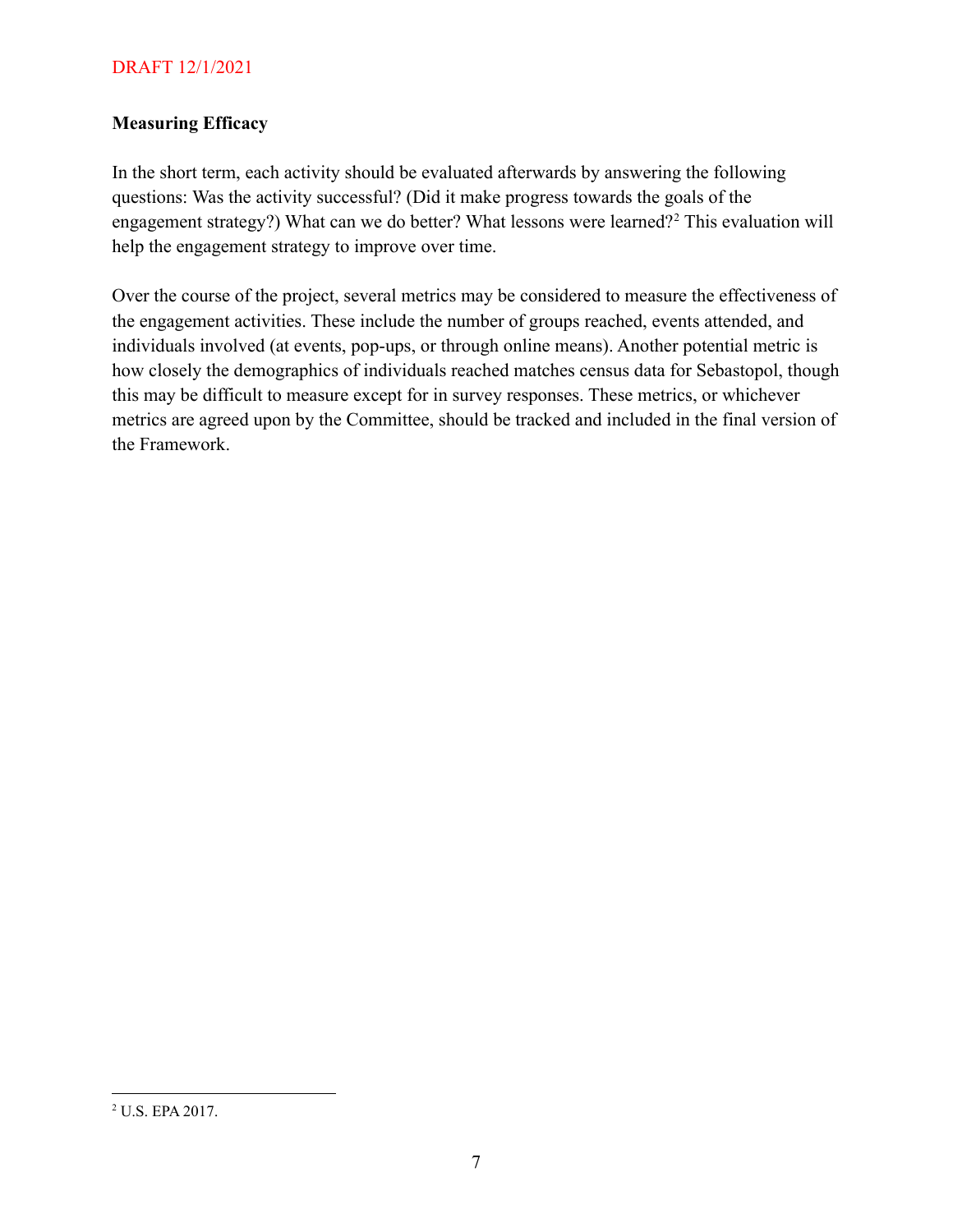## **Resources**

- California Mobility Justice Advocates. 2021. Guiding Principles. <https://www.policylink.org/resources-tools/mobility-justice-advocates-guiding-principles>
- California Office of Planning and Research. 2018. Executive Order B-30-15 Resiliency Guidebook: Vulnerable Populations. [https://opr.ca.gov/docs/20180312-Vulnerable\\_Communities\\_Descriptions.pdf](https://opr.ca.gov/docs/20180312-Vulnerable_Communities_Descriptions.pdf)
- Gonzalez, R. 2020. The Spectrum of Community Engagement to Ownership. Facilitating Power. [https://d3n8a8pro7vhmx.cloudfront.net/facilitatingpower/pages/53/attachments/original/1](https://d3n8a8pro7vhmx.cloudfront.net/facilitatingpower/pages/53/attachments/original/1596746165/CE2O_SPECTRUM_2020.pdf?1596746165) [596746165/CE2O\\_SPECTRUM\\_2020.pdf?1596746165](https://d3n8a8pro7vhmx.cloudfront.net/facilitatingpower/pages/53/attachments/original/1596746165/CE2O_SPECTRUM_2020.pdf?1596746165)
- MIG. 2020. Santa Rosa General Plan Update: Community Involvement Strategy. [https://www.santarosaforward.com/files/managed/Document/269/SRGPU\\_FINAL%20C](https://www.santarosaforward.com/files/managed/Document/269/SRGPU_FINAL%20Community%20Involvement%20Strategy_06-16-2020.pdf) [ommunity%20Involvement%20Strategy\\_06-16-2020.pdf](https://www.santarosaforward.com/files/managed/Document/269/SRGPU_FINAL%20Community%20Involvement%20Strategy_06-16-2020.pdf)
- U.S. Environmental Protection Agency. 2017. Community Engagement Strategy: Issues to Consider When Planning and Designing Community Engagement Approaches for Tribal Integrated Waste Management Programs. [https://www.epa.gov/sites/default/files/2017-03/documents/tribalswcommunityengageme](https://www.epa.gov/sites/default/files/2017-03/documents/tribalswcommunityengagementstrategy508.pdf) [ntstrategy508.pdf](https://www.epa.gov/sites/default/files/2017-03/documents/tribalswcommunityengagementstrategy508.pdf)
- Wood Environment and Infrastructure Solutions. 2020. Public Outreach Strategy: City of Sebastopol Local Hazard Mitigation Plan. [https://ci.sebastopol.ca.us/getattachment/88ef8c75-1f8f-4991-b155-e4b35109b07a/City-o](https://ci.sebastopol.ca.us/getattachment/88ef8c75-1f8f-4991-b155-e4b35109b07a/City-of-Sebastopol_LHMP_Draft-Public-Outreach-Strategy.pdf.aspx?lang=en-US&ext=.pdf) [f-Sebastopol\\_LHMP\\_Draft-Public-Outreach-Strategy.pdf.aspx?lang=en-US&ext=.pdf](https://ci.sebastopol.ca.us/getattachment/88ef8c75-1f8f-4991-b155-e4b35109b07a/City-of-Sebastopol_LHMP_Draft-Public-Outreach-Strategy.pdf.aspx?lang=en-US&ext=.pdf)
- Yuen, T., E. Yurkovitch, L. Grabowski, and B. Altshuler. 2017. Guide to Equitable, Community-Driven Climate Preparedness Planning. Urban Sustainability Directors Network. [https://www.usdn.org/uploads/cms/documents/usdn\\_guide\\_to\\_equitable\\_community-driv](https://www.usdn.org/uploads/cms/documents/usdn_guide_to_equitable_community-driven_climate_preparedness-_high_res.pdf) en climate preparedness- high res.pdf